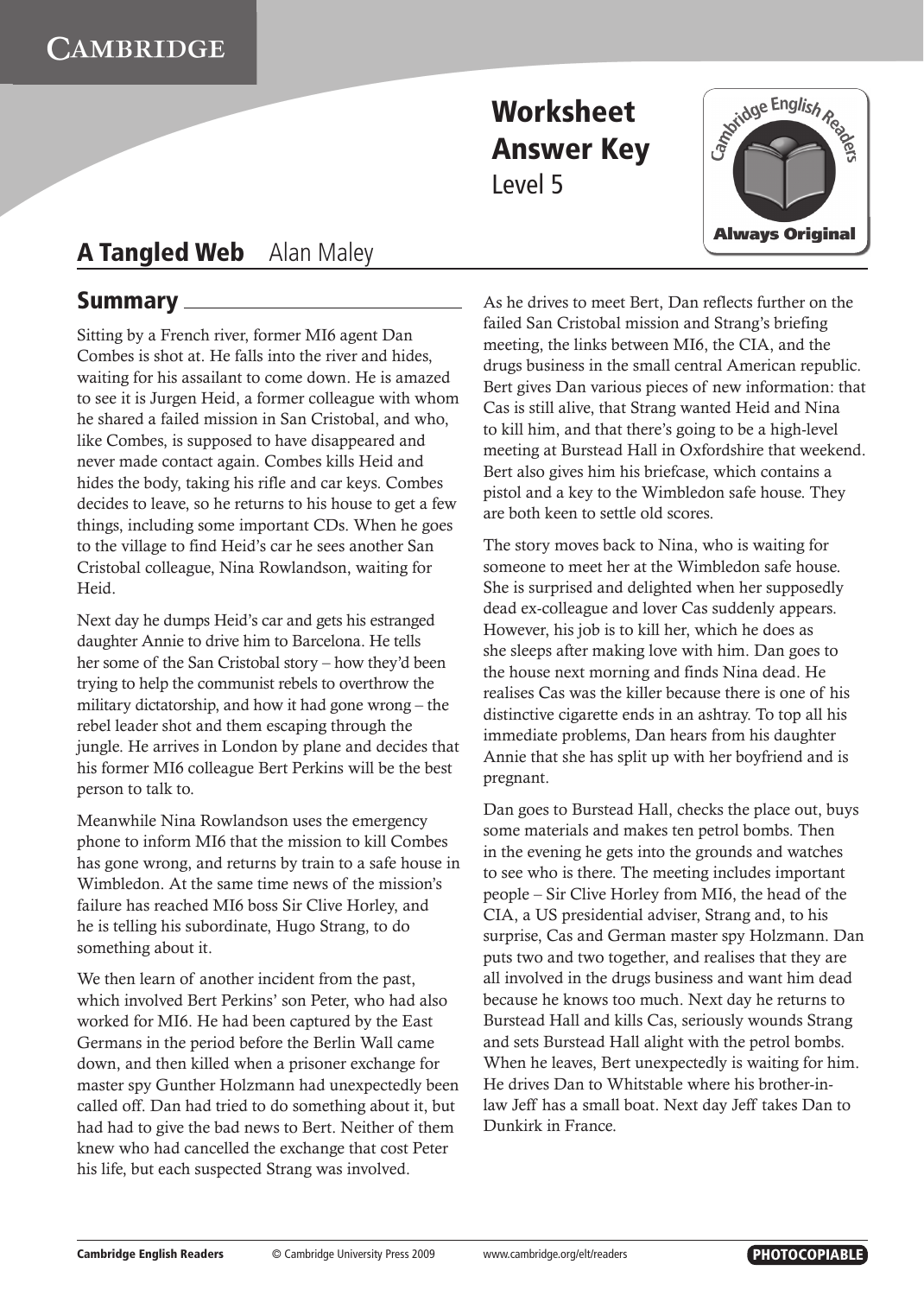

## **A Tangled Web** Alan Maley

As Dan drives south, he reflects on his life, from the death of his parents when he was seven, through years of 'pretending', to his MI6 job. He worries about Annie, thinks how he has failed her as a father in the past, and resolves to help her as much as he can. They meet up in Marseille and drive back towards his house in southern France. As they travel he outlines a future together in a safe place, but Annie refuses, saying she needs to make her own way in the world with her child-to-be, and he will always be hunted.

Dan returns to the house and finds his CDs. He goes down to the river for the last time, but is killed by

unnamed hitmen. Bert is pushed under a train in London, and Strang poisons himself, falling dead across a newspaper with the headline 'MI6 Chief Accused'.

### **Before reading**

- **1.** a spider's web
- **2.** That it is a story in which there is a web of connecting lies and deceit.
- **3.** A spy thriller, with lots of twists and turns.
- **4.** MI6, the British Secret Service.
- **5.** Europe, particularly France and England.

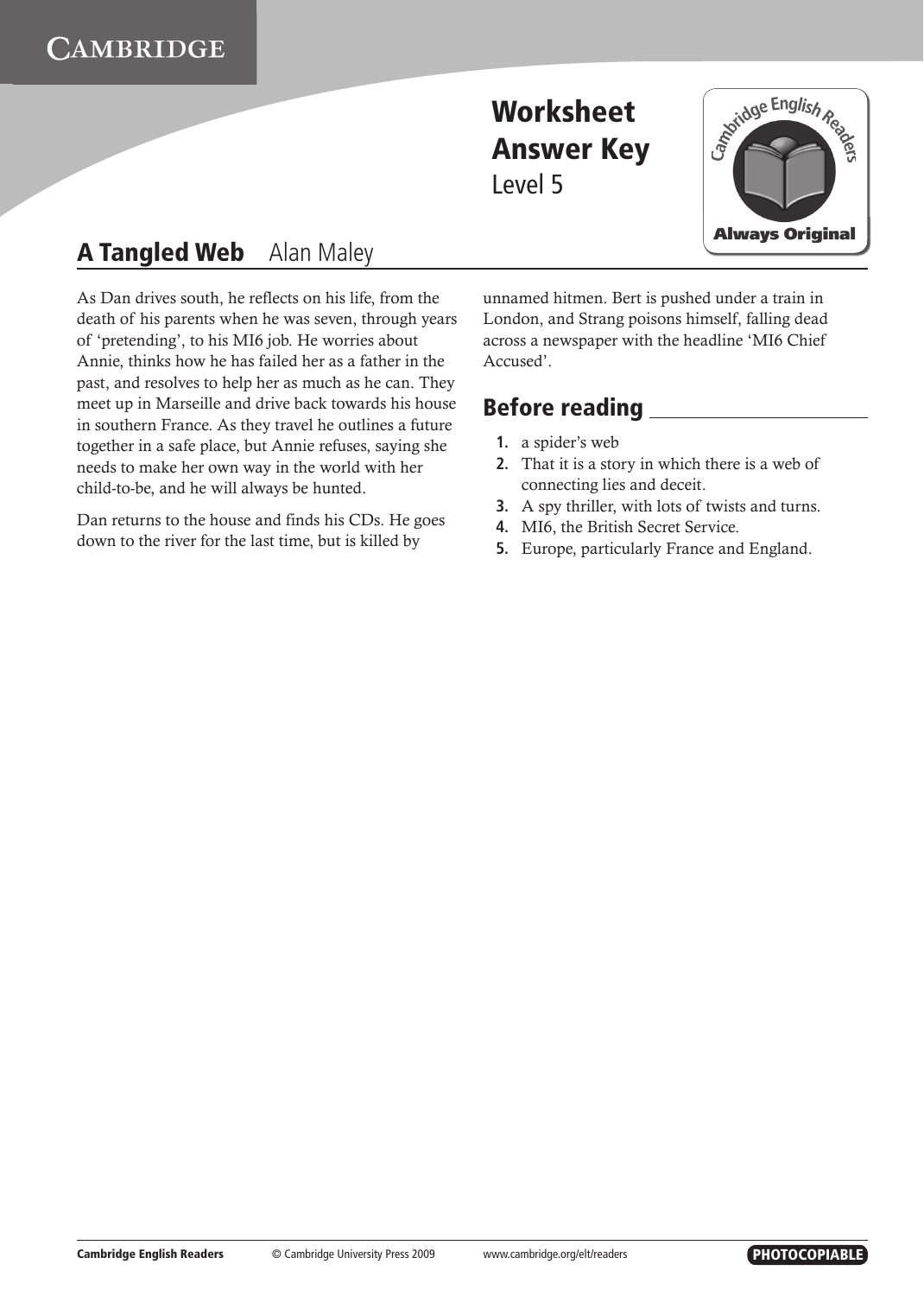

### **A Tangled Web** Alan Maley

### **Check your reading**

#### *The Valley*

 **1.** c, a, d, b

#### **Chapter 1**

 **1.** a T, b T, c F, d T, e F

#### **Chapter 2**

**1. a** if he killed the man by the river. **b** very angry. c go down to the river and look for the body. d his pistol. e at the café by the bridge.

#### **Chapter 3**

- **1.** a an MI6 agent and friend, b MI6 agents, c Jurgen Heid, d Dan Combes hit Jurgen Heid. e Jurgen Heid tried to strangle Dan Combes. f Jurgen Heid, g Dan Combes
- **2.** Because the agents on the failed San Cristobal operation were told to change their identities and never meet again.

#### **Chapter 4**

- **1.** a its position, b That there was a secret door and tunnel under the road. c a torch, d Heid's rifle, e his pistol, passport, money and some CDs, f He saw Nina – one of the team. g Heid's car
- **2.** Student's own answer.

#### **Chapter 5**

 **1.** a Dan Combes, b Heid and Nina, c Heid, Nina and Dan, d the hotel owners, e Annie (Dan's daughter), f Dan and Annie

#### **Chapter 6**

 **1.** a F, b T, c F, d F, e T, f T, g T, h F

#### **Chapter 7**

- **1.** a, d, e, g
- **2.** Because they feel close to each other for the first time in years.

#### **Chapter 8**

 **1.** 1 c, 2 a, 3 e, 4 b, 5 f, 6 d

#### **Chapter 9**

 **1.** d, a, f, b, e, c

#### **Chapter 10**

- **1.** a T, b T, c T, d F, e T, f F, g T, h F, i T, j F
- **2.** Sir Clive Horley (a senior MI6 director), because the French operation went wrong.

#### **Chapter 11**

- **1.** a Bert Perkins' son, an MI6 agent, b a German 'master spy' held by the British, possibly dealing in drugs, c Dan's oldest contact in Berlin
- **2.** a Kurt Klassens, b Dan Combes, c Hugo Strang, d Bert Perkins

#### **Chapter 12**

- **1.** a Nina Rowlandson: beautiful tall, slim, olivecoloured skin, green eyes, long red hair; moves like a cat; knowledge of medicine, b Jurgen Heid: same height and build as Dan, Germanic features, strange very blue eyes; rarely spoke; private person who never shows his feelings; knowledge of telecommunications, c Cas Cousins: tall, dark and handsome, dark eyes, humorous, energetic; good organisational and language skills; leader of the operation
- **2.** a military dicator, President of San Cristobal, b Indian communist leader of the FLI

#### **Chapter 13**

 **1.** a Because they are cheap, clean and impersonal. b Because he cannot find the envelope of CDs. c Because there are two hours before Bert's train arrives. d Because it wouldn't be safe (someone might be watching). e Because he wants her to go and get the CDs.